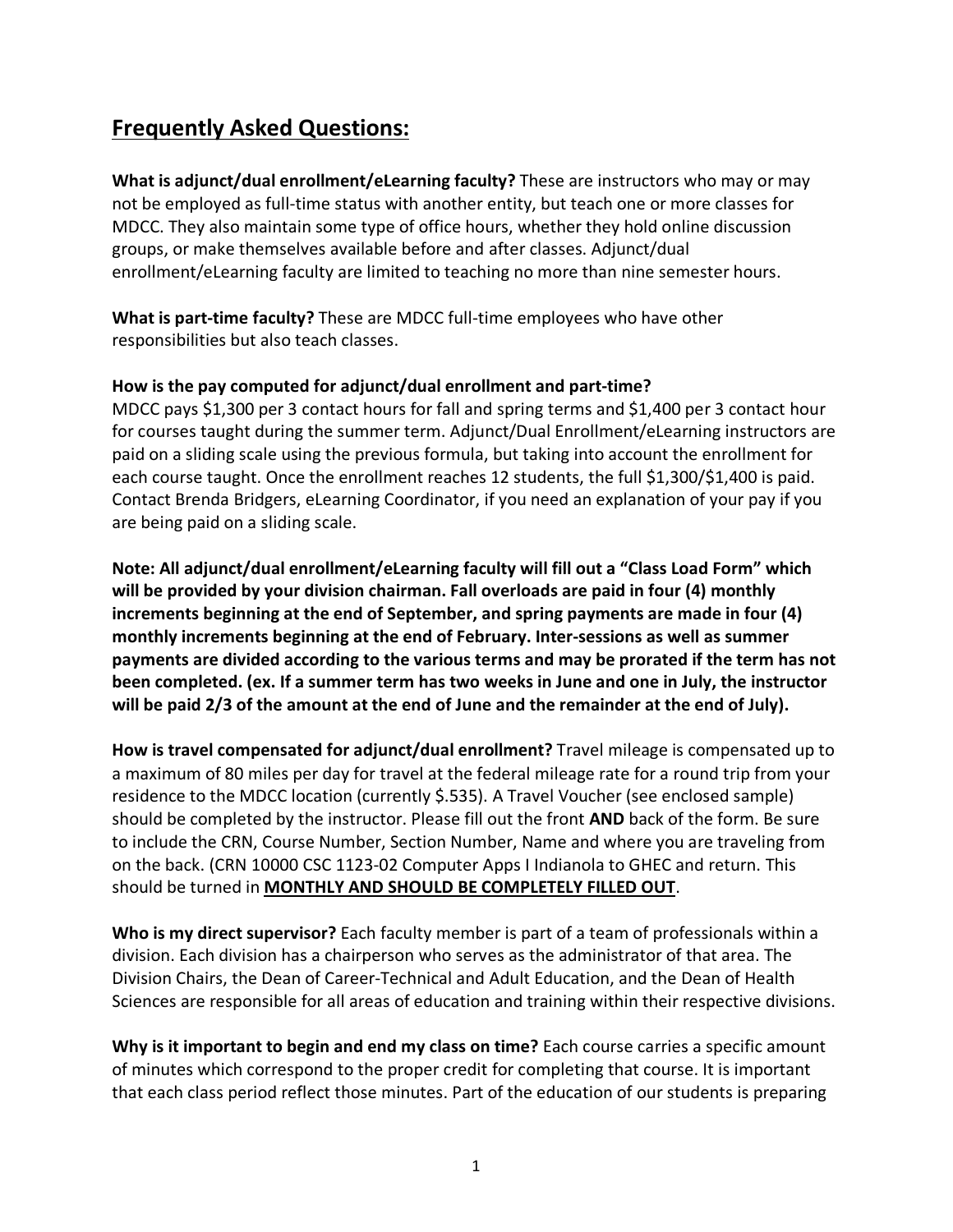them to enter the business arena. Proper work ethics demand that the criteria for each course are met by both faculty and students.

**What needs to be included in my syllabus?** Each course taught should have an updated syllabus posted on Canvas for use by students in that course. The instructor is responsible for using the common template provided by the Division Chair. Contact information for the instructor needs to be provided as well as office hours, grading criteria, academic integrity statements for the course/division, attendance requirements, and policies held by the individual instructor as long as those policies do not conflict with the policies of the institution. It is valuable for a faculty member to cover the policies the first few days of class. Students need to know the requirements for each course as well as the consequences for not meeting those requirements.

A significant challenge that all employees face is that of providing training in "soft skills" for students. Each instructor needs to strive to present the value of academic discipline, integrity, appropriate dress and demeanor, and effective communication skills touting the result as success for the student, not as a list of rules that are mandated. Positive communication results in positive results.

**Do I have to use Canvas?** There are several items that are required to be posted on the Canvas home page. These include:

- Instructor name
- Contact information
- Office hours
- Syllabus
- Grades (even for paper assignments/tests)

The use of Canvas for anything else is up to your discretion.

**What do I do if I have to be absent from class?** All instructor absences need to be communicated to the **Division Chair** over that area. If an instructor suddenly becomes ill or cannot make it to a day or evening class, he/she needs to call the Division Chair as well as the Center Director (if the location is not the main campus). If neither of these can be reached, please call Teresa Webster at 246-6317 (office) or 299-7709 (cell). Unreported absences are **INEXCUSABLE**.

**Why is recording attendance on a daily basis important?** MDCC receives payments from the State depending on full time enrollment. At any given time, the school needs to know who is present in each class. It is imperative that instructors check rolls carefully to designate who truly is supposed to be attending. **See the separate handout on attendance for complete information on cuts, withdrawals, and no-shows.**